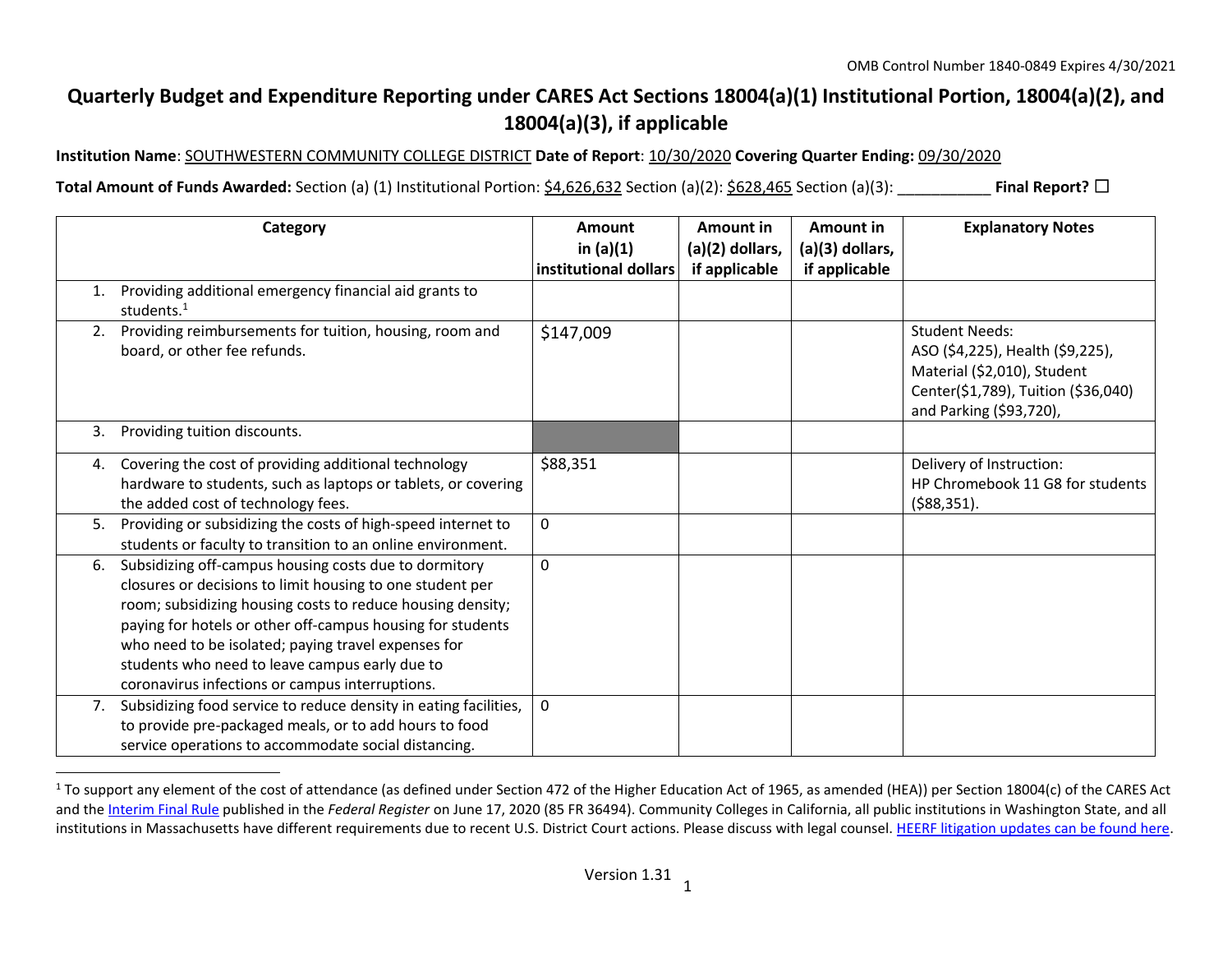OMB Control Number 1840-0849 Expires 4/30/2021

|    | Category                                                                                                                                                                                                                                                                                   | <b>Amount</b><br>in $(a)(1)$<br>institutional dollars | <b>Amount in</b><br>(a)(2) dollars,<br>if applicable | <b>Amount in</b><br>(a)(3) dollars,<br>if applicable | <b>Explanatory Notes</b>                                                                                                                                                                                                                                                                                                                 |
|----|--------------------------------------------------------------------------------------------------------------------------------------------------------------------------------------------------------------------------------------------------------------------------------------------|-------------------------------------------------------|------------------------------------------------------|------------------------------------------------------|------------------------------------------------------------------------------------------------------------------------------------------------------------------------------------------------------------------------------------------------------------------------------------------------------------------------------------------|
| 8. | Costs related to operating additional class sections to enable<br>social distancing, such as those for hiring more instructors<br>and increasing campus hours of operations.                                                                                                               | 0                                                     |                                                      |                                                      |                                                                                                                                                                                                                                                                                                                                          |
|    | 9. Campus safety and operations. <sup>2</sup>                                                                                                                                                                                                                                              | \$8000                                                |                                                      |                                                      | PPE (\$8,000)                                                                                                                                                                                                                                                                                                                            |
|    | 10. Purchasing, leasing, or renting additional instructional<br>equipment and supplies (such as laboratory equipment or<br>computers) to reduce the number of students sharing<br>equipment or supplies during a single class period and to<br>provide time for disinfection between uses. | $\Omega$                                              |                                                      |                                                      |                                                                                                                                                                                                                                                                                                                                          |
|    | 11. Replacing lost revenue due to reduced enrollment.                                                                                                                                                                                                                                      |                                                       |                                                      |                                                      |                                                                                                                                                                                                                                                                                                                                          |
|    | 12. Replacing lost revenue from non-tuition sources (i.e.,<br>cancelled ancillary events; disruption of food service, dorms,<br>childcare or other facilities; cancellation of use of campus<br>venues by other organizations, lost parking revenue, etc.). <sup>3</sup>                   |                                                       |                                                      |                                                      |                                                                                                                                                                                                                                                                                                                                          |
|    | 13. Purchasing faculty and staff training in online instruction; or<br>paying additional funds to staff who are providing training in<br>addition to their regular job responsibilities.                                                                                                   | \$401,433                                             |                                                      |                                                      | <b>Collective Bargaining:</b><br>Transition to Remote/\$50<br>Training Stipend (\$187,735)<br>De Addendum: Cohort classes for<br>Dental Hygiene, Police Academy,<br>Fire Science and Nursing (\$72,<br>$126$ ).<br><b>Emergency Staffing Plan</b><br>(\$17,780)<br><b>Additional Deft Training</b><br>( \$55,084)<br>Benefits (\$68,708) |

<sup>&</sup>lt;sup>2</sup> Including costs or expenses related to the disinfecting and cleaning of dorms and other campus facilities, purchases of personal protective equipment (PPE), purchases of cleaning supplies, adding personnel to increase the frequency of cleaning, the reconfiguration of facilities to promote social distancing, etc.

 $\overline{a}$ 

 $^3$  Including continuance of pay (salary and benefits) to workers who would otherwise support the work or activities of ancillary enterprises (e.g., bookstore workers, foodservice workers, venue staff, etc.).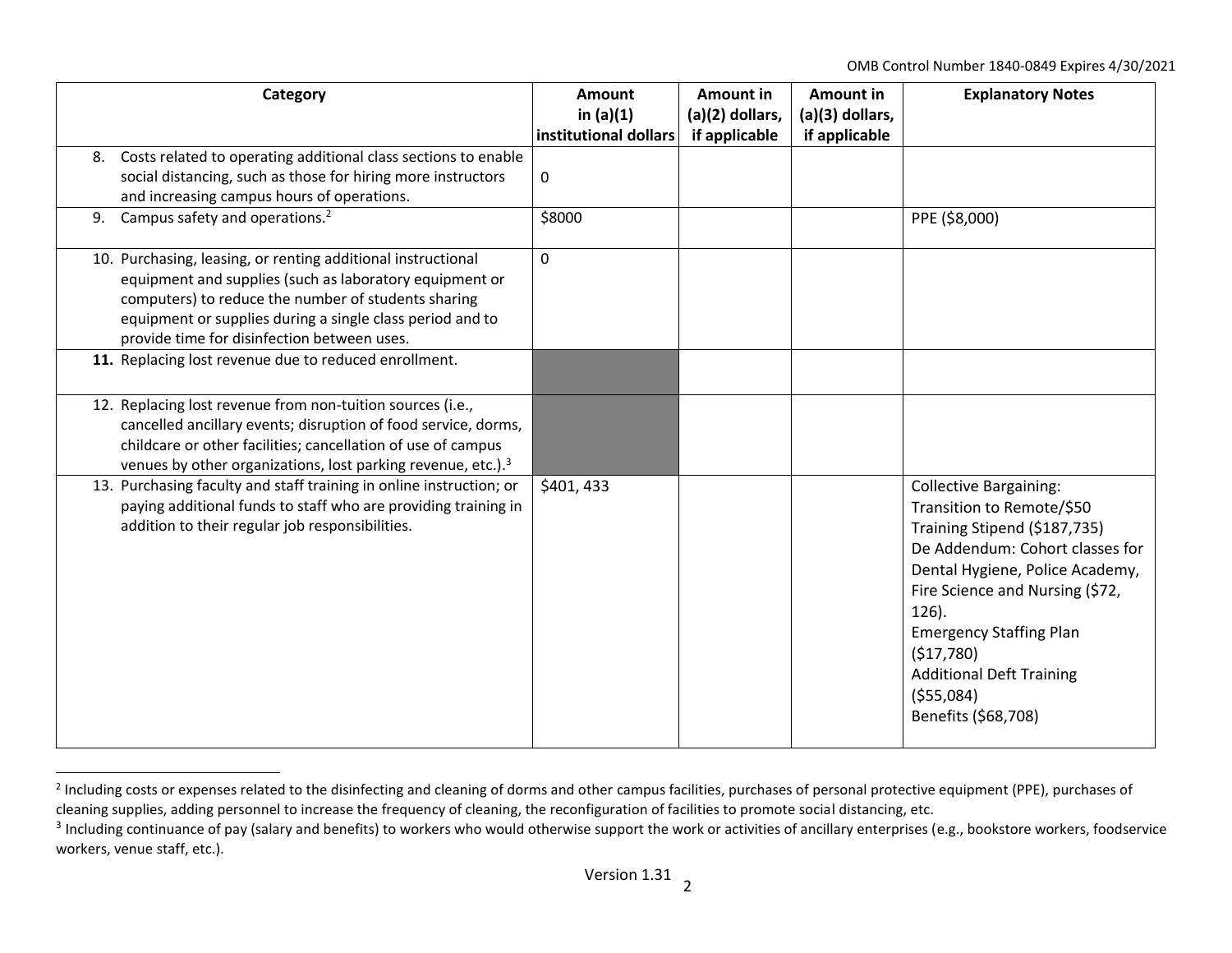OMB Control Number 1840-0849 Expires 4/30/2021

| Category                                                                                                                                                                                                      | Amount<br>in $(a)(1)$<br>institutional dollars | Amount in<br>(a)(2) dollars,<br>if applicable | Amount in<br>(a)(3) dollars,<br>if applicable | <b>Explanatory Notes</b>                                                                                                                                              |  |
|---------------------------------------------------------------------------------------------------------------------------------------------------------------------------------------------------------------|------------------------------------------------|-----------------------------------------------|-----------------------------------------------|-----------------------------------------------------------------------------------------------------------------------------------------------------------------------|--|
|                                                                                                                                                                                                               |                                                |                                               |                                               |                                                                                                                                                                       |  |
| 14. Purchasing, leasing, or renting additional equipment or<br>software to enable distance learning, or upgrading campus<br>wi-fi access or extending open networks to parking lots or<br>public spaces, etc. | \$205,046                                      |                                               |                                               | Institutional Technology:<br>Servers for VDI Standard Users<br>hardware to support the student<br>VDI environment for 225<br>concurrent standard users<br>(5205,046). |  |
| 15. Other Uses of (a)(1) Institutional Portion funds. <sup>4</sup>                                                                                                                                            | \$1,043,381                                    |                                               |                                               | Delivery of Instruction:<br><b>Remote Working Stipend</b><br>(5796, 474)<br>Benefits (\$246,907)                                                                      |  |
| <b>16.</b> Other Uses of (a)(2) or (a)(3) funds, if applicable. <sup>5</sup>                                                                                                                                  |                                                | \$46,292                                      |                                               | Working remotely and teaching<br>remotely supplies. (12-800004-<br>672000-54400-10).                                                                                  |  |
| <b>Quarterly Expenditures for each Program</b>                                                                                                                                                                | \$1,893,220                                    | \$46,292                                      |                                               |                                                                                                                                                                       |  |
| <b>Total of Quarterly Expenditures</b>                                                                                                                                                                        | \$1,939,511                                    |                                               |                                               |                                                                                                                                                                       |  |

## **Form Instructions**

 $\overline{a}$ 

*Completing the Form*: On each form, fill out the institution of higher education (IHE or institution) name, the date of the report, the appropriate quarter the report covers (September 30, December 31, March 31, June 30), the total amount of funds awarded by the Department (including reserve funds if awarded), and

 $4$  Please post additional documentation as appropriate and briefly explain in the "Explanatory Notes" section. Please note that costs for Section 18004(a)(1) Institutional Portion funds may only be used "to cover any costs associated with significant changes to the delivery of instruction due to the coronavirus, so long as such costs do not include payment to contractors for the provision of pre-enrollment recruitment activities; endowments; or capital outlays associated with facilities related to athletics, sectarian instruction, or religious worship."

<sup>&</sup>lt;sup>5</sup> Please post additional documentation as appropriate and briefly explain in the "Explanatory Notes" section. Please note that costs for Sections 18004(a)(2) and (a)(3) funds may only be used "to defray expenses, including lost revenue, reimbursement for expenses already incurred, technology costs associated with a transition to distance education, faculty and staff trainings, payroll incurred by institutions of higher education and for grants to students for any component of the student's cost of attendance (as defined under section 472 of the HEA), including food, housing, course materials, technology, health care, and child care."